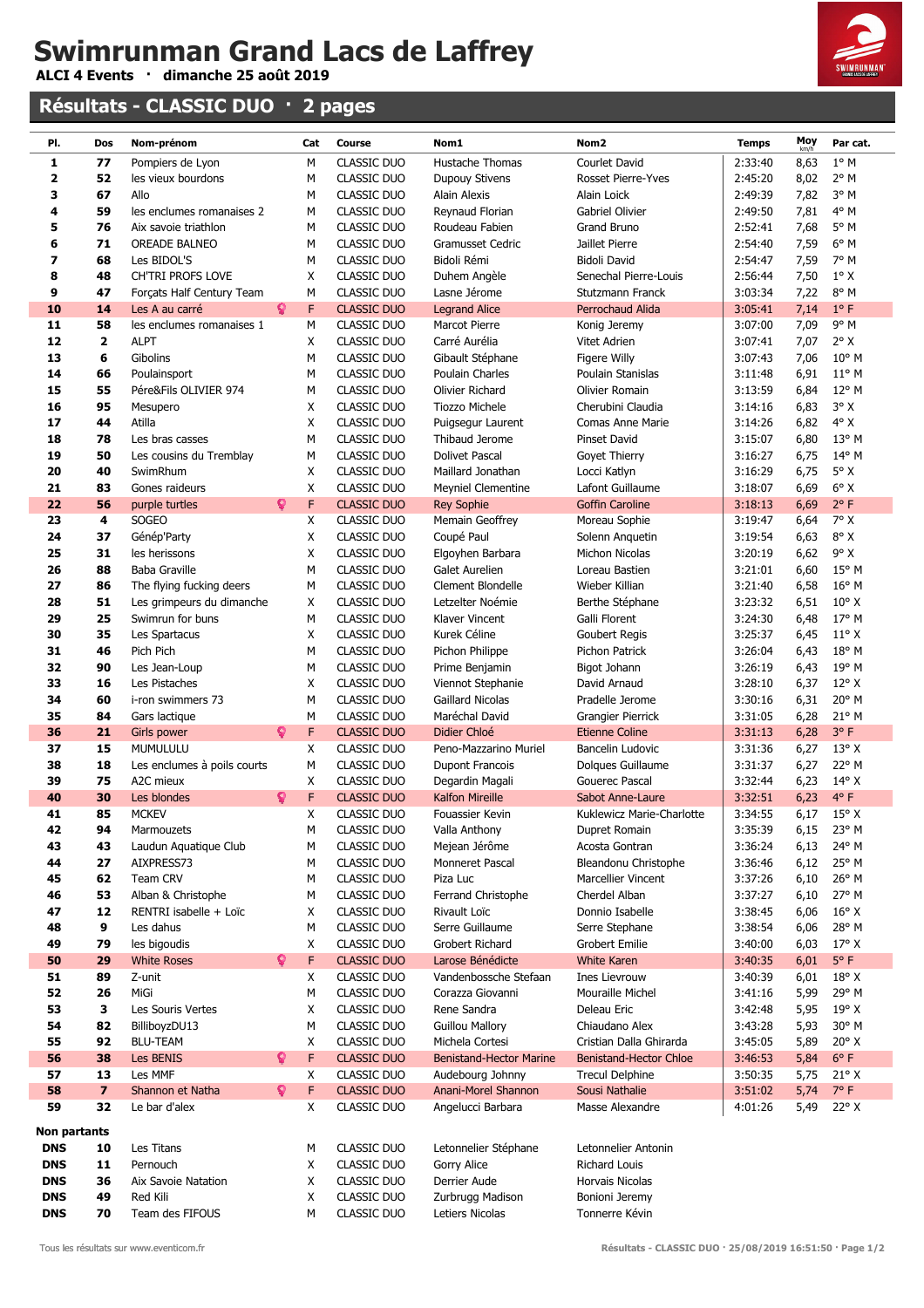| PI.        | Dos | Nom-prénom       | Cat | Course      | Nom1         | Nom <sub>2</sub> | Temps | <b>Moy</b> | Par cat. |
|------------|-----|------------------|-----|-------------|--------------|------------------|-------|------------|----------|
| <b>DNS</b> | 73  | Tic & Tac        |     | CLASSIC DUO | Ozenne Jean  | Millet Manon     |       |            |          |
| <b>DNS</b> | 93  | Yellow submarine |     | Classic Duo | Lenain Natan | Gasse Adrien     |       |            |          |

 $\overline{a}$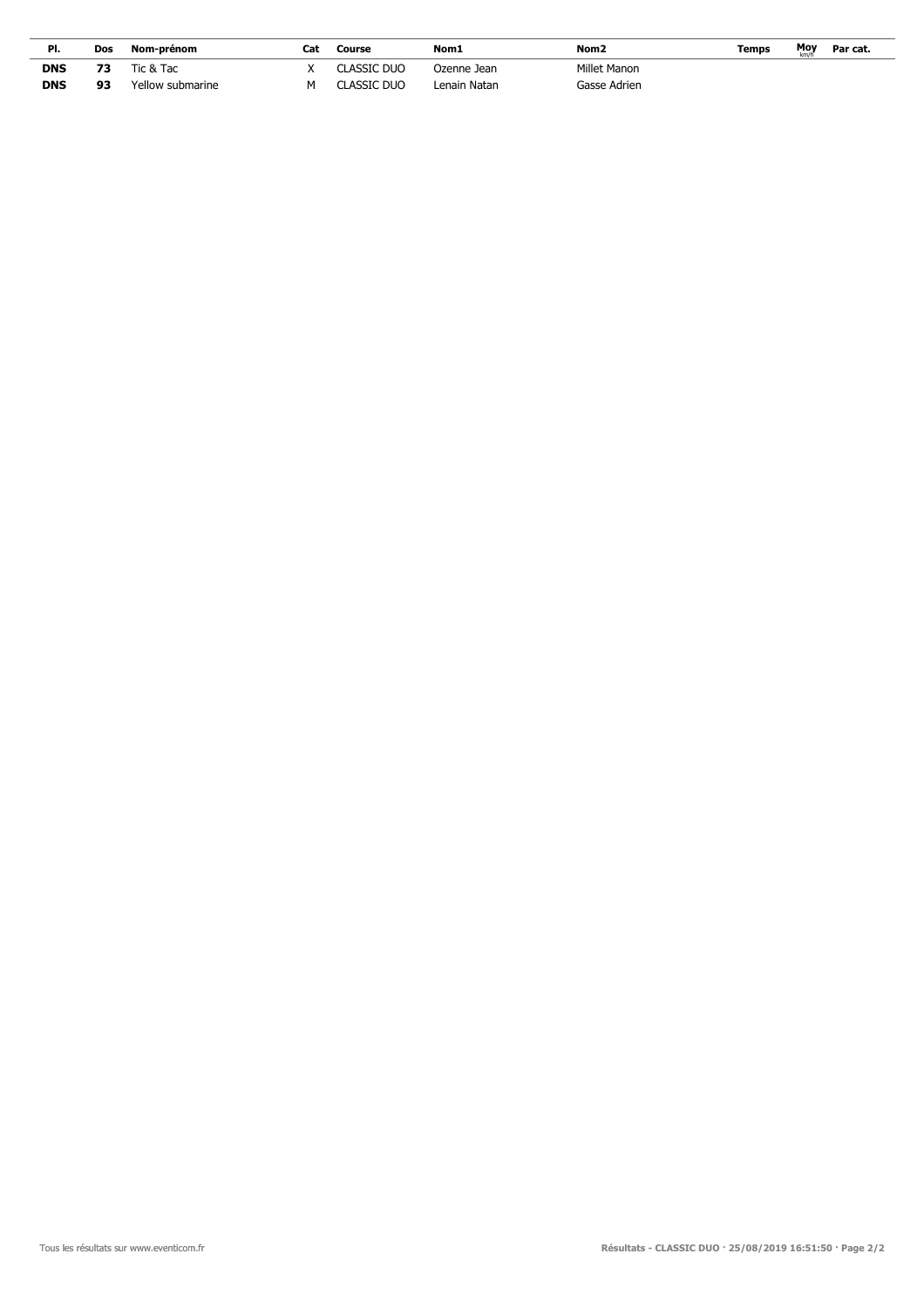**ALCI 4 Events · dimanche 25 août 2019**

### **Résultats - CLASSIC SOLO · 2 pages**



| PI.      | Dos          | Nom-prénom                           | Cat           | <b>Course</b>                | Nom1<br>Nom <sub>2</sub>             | <b>Temps</b>       | Moy          | Par cat.       |
|----------|--------------|--------------------------------------|---------------|------------------------------|--------------------------------------|--------------------|--------------|----------------|
| 1        | 1061         | Blondeau Yann                        | М             | CLASSIC SOLO                 | Blondeau Yann                        | 2:30:09            | 8,83         | $1^\circ$ M    |
| 2        | 1053         | Mairesse Jean Baptiste               | М             | CLASSIC SOLO                 | Mairesse Jean Baptiste               | 2:31:02            | 8,78         | $2^{\circ}$ M  |
| 3        | 1070         | Pion Julien                          | М             | CLASSIC SOLO                 | Pion Julien                          | 2:33:38            | 8,63         | 3° M           |
| 4        | 1057         | <b>Aumercier Anthony</b>             | М             | CLASSIC SOLO                 | <b>Aumercier Anthony</b>             | 2:39:33            | 8,31         | 4° M           |
| 5        | 1011         | Gonon Nicolas                        | М             | CLASSIC SOLO                 | Gonon Nicolas                        | 2:42:01            | 8,18         | 5° M           |
| 6        | 1072         | Terranova Stephane                   | м             | CLASSIC SOLO                 | Terranova Stephane                   | 2:45:59            | 7,99         | 6° M           |
| 7        | 1067         | Letzelter Antoine                    | М             | CLASSIC SOLO                 | Letzelter Antoine                    | 2:48:35            | 7,87         | 7° M           |
| 8        | 1018         | Chandre Thierry                      | М             | CLASSIC SOLO                 | Chandre Thierry                      | 2:49:18            | 7,83         | 8° M           |
| 9        | 1096         | Pauwels Armand                       | М             | CLASSIC SOLO                 | Pauwels Armand                       | 2:51:58            | 7,71         | 9° M           |
| 10       | 1062         | Rouches Victor                       | М             | CLASSIC SOLO                 | <b>Rouches Victor</b>                | 2:53:05            | 7,66         | $10^{\circ}$ M |
| 11       | 1093         | Cocq Jordan                          | М             | CLASSIC SOLO                 | Cocq Jordan                          | 2:54:26            | 7,60         | $11^{\circ}$ M |
| 12       | 1063         | Lille Julien                         | М             | CLASSIC SOLO                 | Lille Julien                         | 2:57:51            | 7,46         | 12° M          |
| 13       | 1078         | Letonnelier Stéphane                 | M             | CLASSIC SOLO                 | Letonnelier Stéphane                 | 2:58:44            | 7,42         | 13° M          |
| 14       | 1082         | Pouchoulin Nicolas                   | M             | CLASSIC SOLO                 | Pouchoulin Nicolas                   | 3:01:47            | 7,29         | 14° M          |
| 15       | 1047         | Allemandet Alain                     | М             | CLASSIC SOLO                 | Allemandet Alain                     | 3:02:21            | 7,27         | $15^{\circ}$ M |
| 16       | 1111         | Fene Nicolas                         | М             | CLASSIC SOLO                 | Fene Nicolas                         | 3:06:21            | 7,12         | $16^{\circ}$ M |
| 17       | 1074         | Lieven Cédric                        | М             | CLASSIC SOLO                 | Lieven Cédric                        | 3:08:09            | 7,05         | 17° M          |
| 18       | 1049         | Schohn Jessica                       | Ŷ<br>F        | <b>CLASSIC SOLO</b>          | Schohn Jessica                       | 3:09:13            | 7,01         | $1^{\circ}$ F  |
| 19       | 1073         | Guerin Guillaume                     | М             | CLASSIC SOLO                 | Guerin Guillaume                     | 3:09:42            | 6,99         | 18° M          |
| 20       | 1028         | Lefebvre David                       | M             | CLASSIC SOLO                 | Lefebvre David                       | 3:09:42            | 6,99         | 19° M          |
| 21       | 1019         | Dreux Anouchka                       | ò<br>F        | <b>CLASSIC SOLO</b>          | Dreux Anouchka                       | 3:09:59            | 6,98         | $2^{\circ}$ F  |
| 22       | 1036         | Cornille Bruno                       | М             | CLASSIC SOLO                 | Cornille Bruno                       | 3:10:00            | 6,98         | 20° M          |
| 23       | 1012         | Baud Frédéric                        | М             | CLASSIC SOLO                 | Baud Frédéric                        | 3:10:20            | 6,97         | 21° M          |
| 24       | 1121         | LesZigotos                           | M             | CLASSIC SOLO                 | Faux Gregory                         | 3:13:20            | 6,86         | 22° M          |
| 25       | 1075         | Lewonczuk Marion                     | ö<br>F        | <b>CLASSIC SOLO</b>          | <b>Lewonczuk Marion</b>              | 3:14:56            | 6,80         | $3^{\circ}$ F  |
| 26       | 1064         | Vial Patrice                         | М             | CLASSIC SOLO                 | <b>Vial Patrice</b>                  | 3:15:36            | 6,78         | 23° M          |
| 27       | 1101         | Renaud Arnaud                        | М             | CLASSIC SOLO                 | Renaud Arnaud                        | 3:17:07            | 6,73         | 24° M          |
| 28       | 1035         | Jessen Théo                          | M             | CLASSIC SOLO                 | Jessen Théo                          | 3:17:27            | 6,72         | 25° M          |
| 29       | 1090         | Lapérou-Scheneider Béatrice          | F<br><b>Q</b> | <b>CLASSIC SOLO</b>          | Lapérou-Scheneider Béatrice          | 3:20:00            | 6,63         | $4^{\circ}$ F  |
| 30       | 1108         | <b>Hardel Laurence</b>               | ò<br>F        | <b>CLASSIC SOLO</b>          | <b>Hardel Laurence</b>               | 3:21:52            | 6,57         | $5^{\circ}$ F  |
| 31       | 1060         | Pichot Frederic                      | M             | CLASSIC SOLO                 | Pichot Frederic                      | 3:22:06            | 6,56         | 26° M          |
| 32       | 1068         | Grammatica Sandrine                  | Ŷ<br>F        | <b>CLASSIC SOLO</b>          | Grammatica Sandrine                  | 3:22:10            | 6,56         | $6^{\circ}$ F  |
| 33       | 1033         | Fabre Stephane                       | M             | CLASSIC SOLO                 | Fabre Stephane                       | 3:23:01            | 6,53         | 27° M          |
| 34       | 1071         | Rouchès Gérard                       | М             | CLASSIC SOLO                 | Rouchès Gérard                       | 3:25:10            | 6,46         | 28° M          |
| 35       | 1014         | Fouillet Franck                      | М             | CLASSIC SOLO                 | <b>Fouillet Franck</b>               | 3:26:30            | 6,42         | 29° M          |
| 36       | 1021         | Somville Loïc                        | М             | CLASSIC SOLO                 | Somville Loïc                        | 3:26:44            | 6,41         | 30° M          |
| 37       | 1007         | Dumas Olivier                        | М             | CLASSIC SOLO                 | Dumas Olivier                        | 3:27:03            | 6,40         | 31° M          |
| 38       | 1076         | Lavastre Eric                        | М             | CLASSIC SOLO                 | Lavastre Eric                        | 3:28:59            | 6,35         | 32° M          |
| 39       | 1114         | Depret Laurent                       | М             | CLASSIC SOLO                 | Depret Laurent                       | 3:29:14            | 6,34         | 33° M          |
| 40       | 1026         | Benault Stéphane                     | М             | CLASSIC SOLO                 | Benault Stéphane                     | 3:29:33            | 6,33         | 34° M          |
| 41       | 1023         | Vilain Olivier                       | М             | CLASSIC SOLO                 | Vilain Olivier                       | 3:30:45            | 6,29         | 35° M          |
| 42       | 1102         | Vial Cédric                          | М             | CLASSIC SOLO                 | Vial Cédric                          | 3:31:06            | 6,28         | 36° M          |
| 43       | 1084         | Lepoittevin Jérémy                   | M             | <b>CLASSIC SOLO</b>          | Lepoittevin Jérémy                   | 3:33:12            | 6,22         | 37° M          |
| 44       | 1065         | Cornen Jean-Philippe                 | М             | CLASSIC SOLO                 | Cornen Jean-Philippe                 | 3:35:06            | 6,16         | 38° M          |
| 45       | 1041<br>1039 | Fina Christophe<br>Prod'Homme Romain | M             | CLASSIC SOLO                 | Fina Christophe<br>Prod'Homme Romain | 3:35:47            | 6,15         | 39° M          |
| 46<br>47 | 1106         | <b>Cretel Hugues</b>                 | M<br>M        | CLASSIC SOLO<br>CLASSIC SOLO | <b>Cretel Hugues</b>                 | 3:35:47<br>3:35:47 | 6,15<br>6,15 | 40° M<br>41° M |
| 48       | 1103         | Prod'Homme Xavier                    | M             | CLASSIC SOLO                 | Prod'Homme Xavier                    | 3:35:47            | 6,15         | 42° M          |
| 49       | 1032         | Stogowski David                      | М             | CLASSIC SOLO                 | Stogowski David                      | 3:35:58            | 6,14         | 43° M          |
| 50       | 1042         | <b>Bertrand Nathalie</b>             | <b>Q</b><br>F | <b>CLASSIC SOLO</b>          | <b>Bertrand Nathalie</b>             | 3:36:45            | 6,12         | $7^\circ$ F    |
| 51       | 1038         | Bonnivard Jean-Sébastien             | M             | CLASSIC SOLO                 | Bonnivard Jean-Sébastien             | 3:37:00            | 6,11         | 44° M          |
| 52       | 1008         | Pecourt Corentin                     | M             | CLASSIC SOLO                 | Pecourt Corentin                     | 3:37:45            | 6,09         | 45° M          |
| 53       | 1010         | Meinder Stéphanie                    | ò.<br>F       | CLASSIC SOLO                 | Meinder Stéphanie                    | 3:39:15            | 6,05         | $8^{\circ}$ F  |
| 54       | 1116         | Lelarge Guillaume                    | M             | CLASSIC SOLO                 | Lelarge Guillaume                    | 3:39:16            | 6,05         | 46° M          |
| 55       | 1015         | Rostagno Stephan                     | М             | CLASSIC SOLO                 | Rostagno Stephan                     | 3:42:32            | 5,96         | 47° M          |
| 56       | 1066         | <b>Fauqueux Claire</b>               | Q.<br>F       | <b>CLASSIC SOLO</b>          | <b>Fauqueux Claire</b>               | 3:42:54            | 5,95         | 9° F           |
| 57       | 1079         | Dechartre Lévi                       | М             | CLASSIC SOLO                 | Dechartre Lévi                       | 3:46:28            | 5,86         | 48° M          |
| 58       | 1107         | Benistand-Hector Michel              | М             | CLASSIC SOLO                 | Benistand-Hector Michel              | 3:46:53            | 5,84         | 49° M          |
| 59       | 1024         | Gobet Jean Luc                       | М             | CLASSIC SOLO                 | Gobet Jean Luc                       | 3:47:10            | 5,84         | $50^\circ$ M   |
| 60       | 1003         | Cocault Sebastien                    | М             | CLASSIC SOLO                 | Cocault Sebastien                    | 3:47:27            | 5,83         | $51^{\circ}$ M |
| 61       | 1099         | Hoenig Jerome                        | М             | CLASSIC SOLO                 | Hoenig Jerome                        | 3:49:07            | 5,79         | 52° M          |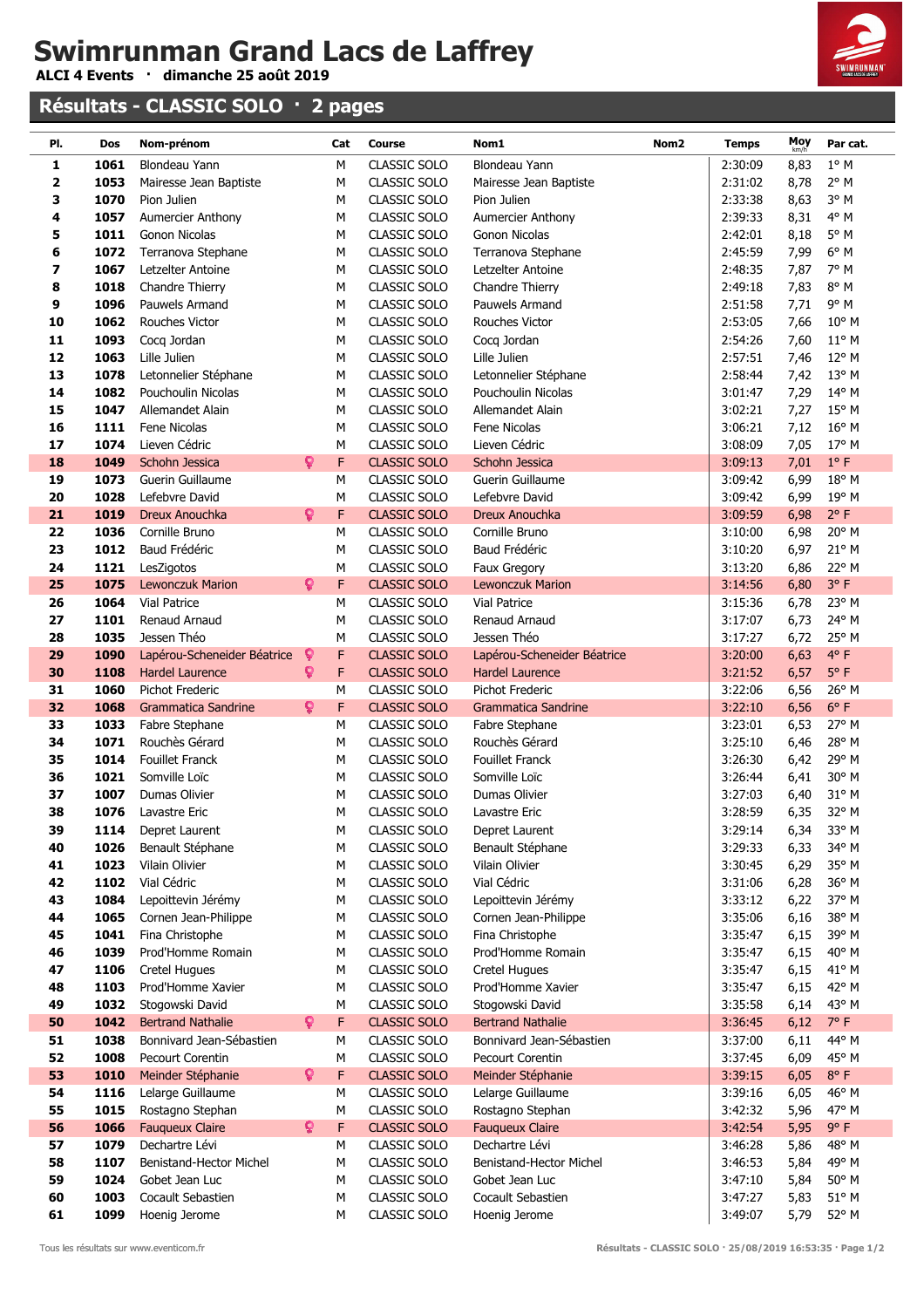| PI.             | Dos  | Nom-prénom                |    | Cat | <b>Course</b>       | Nom1                      | Nom <sub>2</sub> | <b>Temps</b> | Moy  | Par cat.       |
|-----------------|------|---------------------------|----|-----|---------------------|---------------------------|------------------|--------------|------|----------------|
| 62              | 1094 | <b>Charlot Marion</b>     | Q. | F   | <b>CLASSIC SOLO</b> | <b>Charlot Marion</b>     |                  | 3:50:39      | 5,75 | $10^{\circ}$ F |
| 63              | 1016 | Carre Guy                 |    | м   | <b>CLASSIC SOLO</b> | Carre Guy                 |                  | 3:51:10      | 5,74 | 53° M          |
| 64              | 1081 | <b>Prieur Vincent</b>     |    | м   | CLASSIC SOLO        | <b>Prieur Vincent</b>     |                  | 3:52:09      | 5,71 | 54° M          |
| 65              | 1077 | Daglan Marjorie           | Q. | F   | <b>CLASSIC SOLO</b> | Daglan Marjorie           |                  | 3:59:02      | 5,55 | $11^{\circ}$ F |
| 66              | 1009 | Antoine Jean-Philippe     |    | м   | <b>CLASSIC SOLO</b> | Antoine Jean-Philippe     |                  | 4:01:07      | 5,50 | 55° M          |
| 67              | 1097 | Saleur Reynald            |    | м   | CLASSIC SOLO        | Saleur Reynald            |                  | 4:02:41      | 5,46 | 56° M          |
| 68              | 1001 | Sanchez Tony              |    | м   | <b>CLASSIC SOLO</b> | Sanchez Tony              |                  | 4:03:39      | 5,44 | 57° M          |
| 69              | 1113 | <b>Buronfosse Antoine</b> |    | м   | <b>CLASSIC SOLO</b> | <b>Buronfosse Antoine</b> |                  | 4:05:58      | 5,39 | 58° M          |
| 70              | 1083 | Bruinsma Radboud          |    | м   | <b>CLASSIC SOLO</b> | Bruinsma Radboud          |                  | 4:13:43      | 5,23 | 59° M          |
| 71              | 1089 | <b>Billard Morgane</b>    | Q. | F   | <b>CLASSIC SOLO</b> | <b>Billard Morgane</b>    |                  | 4:15:55      | 5,18 | $12^{\circ}$ F |
| 72              | 1080 | <b>Boucher Marvin</b>     |    | м   | <b>CLASSIC SOLO</b> | <b>Boucher Marvin</b>     |                  | 4:17:48      | 5,14 | 60° M          |
| 73              | 1022 | Gaupin Julien             |    | м   | CLASSIC SOLO        | Gaupin Julien             |                  | 4:23:54      | 5,02 | 61° M          |
| <b>Abandons</b> |      |                           |    |     |                     |                           |                  |              |      |                |
| <b>DNF</b>      | 1055 | Chaou Yasmina             | Q. | F   | <b>CLASSIC SOLO</b> | Chaou Yasmina             |                  | Abandon      |      |                |
| <b>DNF</b>      | 1119 | <b>Spicy Turtles</b>      |    | м   | <b>CLASSIC SOLO</b> | Sousi Jean-Marc           |                  | Abandon      |      |                |
| Non partants    |      |                           |    |     |                     |                           |                  |              |      |                |
| <b>DNS</b>      | 1006 | <b>Espanet Sylvain</b>    |    | м   | <b>CLASSIC SOLO</b> | Espanet Sylvain           |                  |              |      |                |
| <b>DNS</b>      | 1020 | Capelle Gabrielle         |    | F   | <b>CLASSIC SOLO</b> | Capelle Gabrielle         |                  |              |      |                |
| <b>DNS</b>      | 1043 | Devins Sophie             |    | F   | <b>CLASSIC SOLO</b> | Devins Sophie             |                  |              |      |                |
| <b>DNS</b>      | 1045 | Fina Antoine              |    | м   | <b>CLASSIC SOLO</b> | Fina Antoine              |                  |              |      |                |
| <b>DNS</b>      | 1051 | Niederberger Guillaume    |    | м   | <b>CLASSIC SOLO</b> | Niederberger Guillaume    |                  |              |      |                |
| <b>DNS</b>      | 1058 | Doumon Stephan            |    | м   | <b>CLASSIC SOLO</b> | Doumon Stephan            |                  |              |      |                |
| <b>DNS</b>      | 1087 | <b>Brout Magali</b>       |    | F   | <b>CLASSIC SOLO</b> | <b>Brout Magali</b>       |                  |              |      |                |
| <b>DNS</b>      | 1104 | <b>Boutevin Nicolas</b>   |    | м   | <b>CLASSIC SOLO</b> | <b>Boutevin Nicolas</b>   |                  |              |      |                |
| <b>DNS</b>      | 1105 | Lemaire Jeremy            |    | м   | <b>CLASSIC SOLO</b> | Lemaire Jeremy            |                  |              |      |                |
| <b>DNS</b>      | 1109 | Capelle Jean-Francois     |    | м   | <b>CLASSIC SOLO</b> | Capelle Jean-Francois     |                  |              |      |                |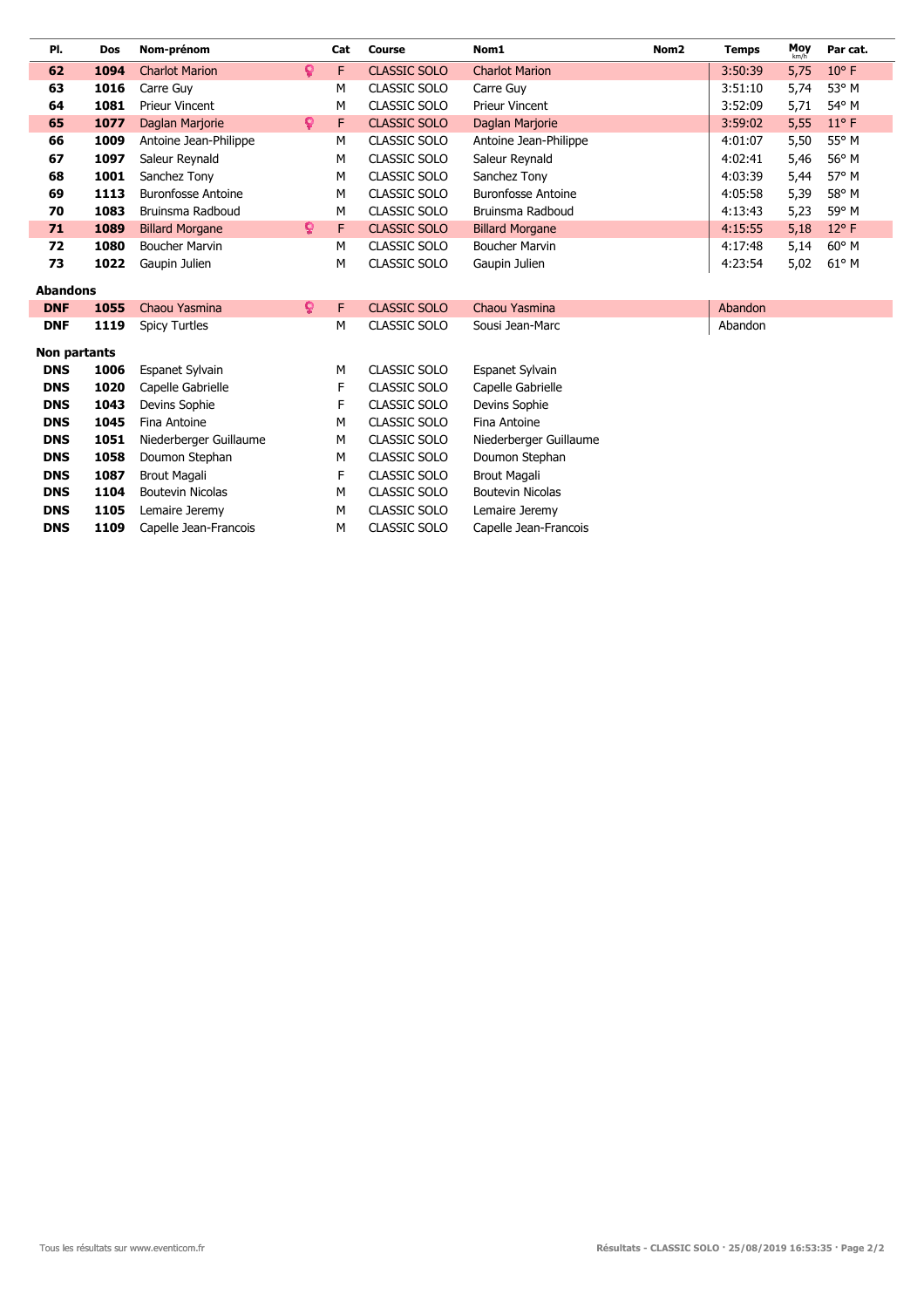**ALCI 4 Events · dimanche 25 août 2019**

### **Résultats - SPRINT DUO · 1 page**



| PI.                     | Dos          | Nom-prénom                     |    | Cat    | Course                          | Nom1                                           | Nom <sub>2</sub>                            | <b>Temps</b>       | Moy          | Par cat.              |
|-------------------------|--------------|--------------------------------|----|--------|---------------------------------|------------------------------------------------|---------------------------------------------|--------------------|--------------|-----------------------|
| 1                       | 4048         | Les chiens fous                |    | Χ      | SPRINT DUO                      | Pitois Stephane                                | Lerai Laetitia                              | 1:55:28            | 7,27         | $1^\circ$ X           |
| 2                       | 4015         | On pourra dire qu'on Laffrey   |    | М      | SPRINT DUO                      | Olier Frank Yann                               | Dorval Iwen                                 | 1:59:10            | 7,05         | $1^\circ$ M           |
| 3                       | 4031         | O'Spart OLD Team               |    | М      | <b>SPRINT DUO</b>               | <b>Tournier Franck</b>                         | Borreau Charlély                            | 2:02:16            | 6,87         | $2^{\circ}$ M         |
| 4                       | 4002         | Les Lions Roses                |    | X      | <b>SPRINT DUO</b>               | <b>Mesror Hamid</b>                            | Desrousseau Milene                          | 2:07:31            | 6,59         | $2^{\circ}$ X         |
| 5                       | 4057         | EMA                            |    | М      | <b>SPRINT DUO</b>               | Balle Sébastien                                | Audebert Lucas                              | 2:09:16            | 6,50         | 3° M                  |
| 6                       | 4040         | Locky girls                    | ö  | F      | <b>SPRINT DUO</b>               | <b>Feydel Olivia</b>                           | Rouve Lisa                                  | 2:09:58            | 6,46         | $1^{\circ}$ F         |
| $\overline{\mathbf{z}}$ | 4025         | les touristes                  |    | М      | SPRINT DUO                      | Ravanat Fabien                                 | Gentil Thomas                               | 2:11:22            | 6,39         | 4° M                  |
| 8                       | 4041         | La Team Rocket                 |    | М      | <b>SPRINT DUO</b>               | <b>Bernard Romain</b>                          | Monnier Fabien                              | 2:11:31            | 6,39         | $5^{\circ}$ M         |
| 9                       | 4005         | Maz TTT38                      |    | Χ      | <b>SPRINT DUO</b>               | Mazille Laurent                                | Mazille Aline                               | 2:12:13            | 6,35         | $3^\circ X$           |
| 10                      | 4053         | Team GT                        |    | X      | <b>SPRINT DUO</b>               | <b>Granet Pierre</b>                           | Tomova Denisa                               | 2:17:08            | 6,13         | $4^\circ$ X           |
| 11                      | 4019         | Team Dédé                      |    | X      | SPRINT DUO                      | Desson Coralie                                 | Desson Franck                               | 2:19:29            | 6,02         | $5^\circ$ X           |
| 12                      | 4004         | The UNIT                       |    | X      | SPRINT DUO                      | Guenegan Olivier                               | <b>Tolve Maximilien</b>                     | 2:20:37            | 5,97         | $6^{\circ}$ X         |
| 13                      | 4003         | <b>Zi2 CATOIRE</b>             |    | М      | <b>SPRINT DUO</b>               | Catoire Maxime                                 | Catoire Alban                               | 2:22:39            | 5,89         | $6^{\circ}$ M         |
| 14                      | 4043         | Les non-nageurs                |    | М      | SPRINT DUO                      | Maunoury Celien                                | <b>Bertrand Nicolas</b>                     | 2:24:44            | 5,80         | 7° M                  |
| 15                      | 4044         | Niflheim                       |    | Χ      | SPRINT DUO                      | <b>Lhuillier Marie-Elise</b>                   | Douaud Jonathan                             | 2:25:25            | 5,78         | $7^\circ$ X           |
| 16                      | 4017         | <b>ILEPS</b>                   |    | М      | <b>SPRINT DUO</b>               | Souillat Baptiste                              | Vieljeuf Simon                              | 2:25:32            | 5,77         | 8° M                  |
| 17                      | 4039         | Les girls du Velay             | Q  | F      | <b>SPRINT DUO</b>               | Sibert/ Bugnazet Christine                     | Mizzon Jaouen Maud                          | 2:27:27            | 5,70         | $2^{\circ}$ F         |
| 18                      | 4022         | JC                             |    | Χ      | SPRINT DUO                      | Corredor Prieto Juan David                     | Direz Clara                                 | 2:30:14            | 5,59         | $8^{\circ}$ X         |
| 19                      | 4047         | Plouf75                        |    | M      | SPRINT DUO                      | Ratomahenina Benoit                            | Marques Amedeo                              | 2:30:30            | 5,58         | 9° M                  |
| 20                      | 4028         | Team de la mariée Headswimming | Q  | F      | <b>SPRINT DUO</b>               | Moulin Laetitia                                | <b>Francillon Marie</b>                     | 2:31:08            | 5,56         | 3°F                   |
| 21                      | 4012         | S Team                         |    | Χ      | <b>SPRINT DUO</b>               | Poncet Sébastien                               | Poncet Sophie                               | 2:31:33            | 5,54         | $9^{\circ}$ X         |
| 22                      | 4023         | la chaff family                |    | X      | SPRINT DUO                      | Chaffiotte Léna                                | Chaffiotte Laurent                          | 2:33:48            | 5,46         | $10^{\circ}$ X        |
| 23                      | 4030         | les gringalets                 |    | М      | SPRINT DUO                      | Carbonnel Sylvain                              | Mazoyer Olivier                             | 2:33:56            | 5,46         | $10^{\circ}$ M        |
| 24                      | 4021         | Les Choux-Marreurs             |    | X      | SPRINT DUO                      | Jacquier Stéphane                              | Boucharlat Jade                             | 2:34:23            | 5,44         | $11^{\circ}$ X        |
| 25                      | 4013         | Les pierres qui roulent        |    | X      | SPRINT DUO                      | Collomb Solenne                                | Muller Loïs                                 | 2:34:37            | 5,43         | $12^{\circ}$ X        |
| 26                      | 4037         | Les bronzés au swimrun         |    | X      | SPRINT DUO                      | <b>Richonnier Thibault</b><br>Bouigeau Sabrina |                                             | 2:35:47            | 5,39         | $13^{\circ}$ X        |
| 27                      | 4029         | les sisters                    | Q  | F      | <b>SPRINT DUO</b>               | Centeleghe Sarah                               | Bertuzzi Patricia                           | 2:36:12            | 5,38         | $4^{\circ}$ F         |
| 28                      | 4046         | Les hippocampes                |    | X      | SPRINT DUO                      | Drapeau Rachel                                 | Drapeau Cyrille                             | 2:37:32            | 5,33         | $14^{\circ}$ X        |
| 29                      | 4038         | <b>TahitoaZ</b>                | Q  | F      | <b>SPRINT DUO</b>               | Saint Leger Aurélie                            | Rongier Edwige                              | 2:38:57            | 5,28         | $5^{\circ}$ F         |
| 30                      | 4018         | les machines                   |    | Χ      | SPRINT DUO                      | Gosselin Axel                                  | <b>Escoffier Fanny</b>                      | 2:43:31            | 5,14         | $15^{\circ}$ X        |
| 31                      | 4049         | Père et fille                  |    | X      | SPRINT DUO                      | Revol Julie                                    | Revol Christophe                            | 2:44:04            | 5,12         | $16^{\circ}$ X        |
| 32                      | 4045         | famille dautel                 |    | X      | SPRINT DUO                      | Dautel Yannick                                 | Alibonssy Delphine                          | 2:45:25            | 5,08         | $17^{\circ}$ X        |
| 33                      | 4024         | La brelle et la bête           |    | М      | <b>SPRINT DUO</b>               | Chrétien Jérémie                               | Charlet Ismael                              | 2:45:53            | 5,06         | $11^{\circ}$ M        |
| 34                      | 4056         | Promenade dominicale           |    | X      | SPRINT DUO                      | Perrillat-Monet Thomas                         | Boucher Elodie                              | 2:46:38            | 5,04         | $18^{\circ}$ X        |
| 35                      | 4027         | Maria et Luigi                 |    | Χ      | SPRINT DUO                      | Chevallier Julien                              | Milsonneau Chloe                            | 2:47:24            | 5,02         | $19^{\circ}$ X        |
| 36                      | 4011         | VALNIKI                        |    | Χ      | SPRINT DUO                      | Nicolas Frederic                               | Nicolas Valerie                             | 2:49:48            | 4,95         | $20^{\circ}$ X        |
| 37                      | 4034         | <b>BOIVIN</b>                  |    | M      | <b>SPRINT DUO</b>               | <b>Boivin Laurent</b>                          | <b>Boivin Arnaud</b>                        | 2:51:53            | 4,89         | $12^{\circ}$ M        |
| 38                      | 4052         | Même pas peur                  | Q  | F      | <b>SPRINT DUO</b>               | Lavis Kathlyne                                 | <b>Fonte Claire</b>                         | 2:52:09            | 4,88         | $6^{\circ}$ F         |
| 39<br>40                | 4008<br>4042 | Les Doud'<br>Les Kuk's         | Q  | X<br>F | SPRINT DUO<br><b>SPRINT DUO</b> | Jothy Pierre<br><b>Kuklewicz Julie</b>         | <b>Tonnerre Lucie</b><br>Kuklewicz Laurence | 2:53:44<br>2:55:39 | 4,83<br>4,78 | $21^{\circ}$ X<br>7°F |
| 41                      | 4010         | <b>DUO BRUM</b>                | ò  | F      | <b>SPRINT DUO</b>               | Lejeune Carolyn                                | Sheridan Dawn                               | 2:58:35            | 4,70         | 8° F                  |
| 42                      | 4058         | Roi Bob & Da papuche           |    | X      | <b>SPRINT DUO</b>               | <b>Fenet Annabelle</b>                         | Morales Anthony                             | 3:08:21            | 4,46         | $22^{\circ}$ X        |
| 43                      | 4007         | Les Lalala Midges              |    | М      | SPRINT DUO                      | Martin Antoine                                 | Correia Tristan                             | 3:15:43            | 4,29         | $13^{\circ}$ M        |
| 44                      | 4050         | Les essoufflées                | Q. | F      | SPRINT DUO                      | <b>Rimpault Agnès</b>                          | Jacquier Elise                              | 3:19:58            | 4,20         | $9^{\circ}$ F         |
| 45                      | 4035         | Patch                          |    | X      | SPRINT DUO                      | Rondeau Christophe                             | Becker Sylvie                               | 3:20:55            | 4,18         | $23^{\circ}$ X        |
|                         |              |                                |    |        |                                 |                                                |                                             |                    |              |                       |
| Non partants            |              |                                |    |        |                                 |                                                |                                             |                    |              |                       |
| <b>DNS</b>              | 4032         | Les 2 fantastique              |    | F      | SPRINT DUO                      | Fene Annabel                                   | Fournier Gaelle                             |                    |              |                       |
| <b>DNS</b>              | 4051         | La paire de Cooper             |    | М      | SPRINT DUO                      | Goury Donald                                   | Lauwers Thomas                              |                    |              |                       |
| <b>DNS</b>              | 4055         | Les Zamoureux                  |    | X      | SPRINT DUO                      | Kerdo Joseph                                   | Vuillaume Isabelle                          |                    |              |                       |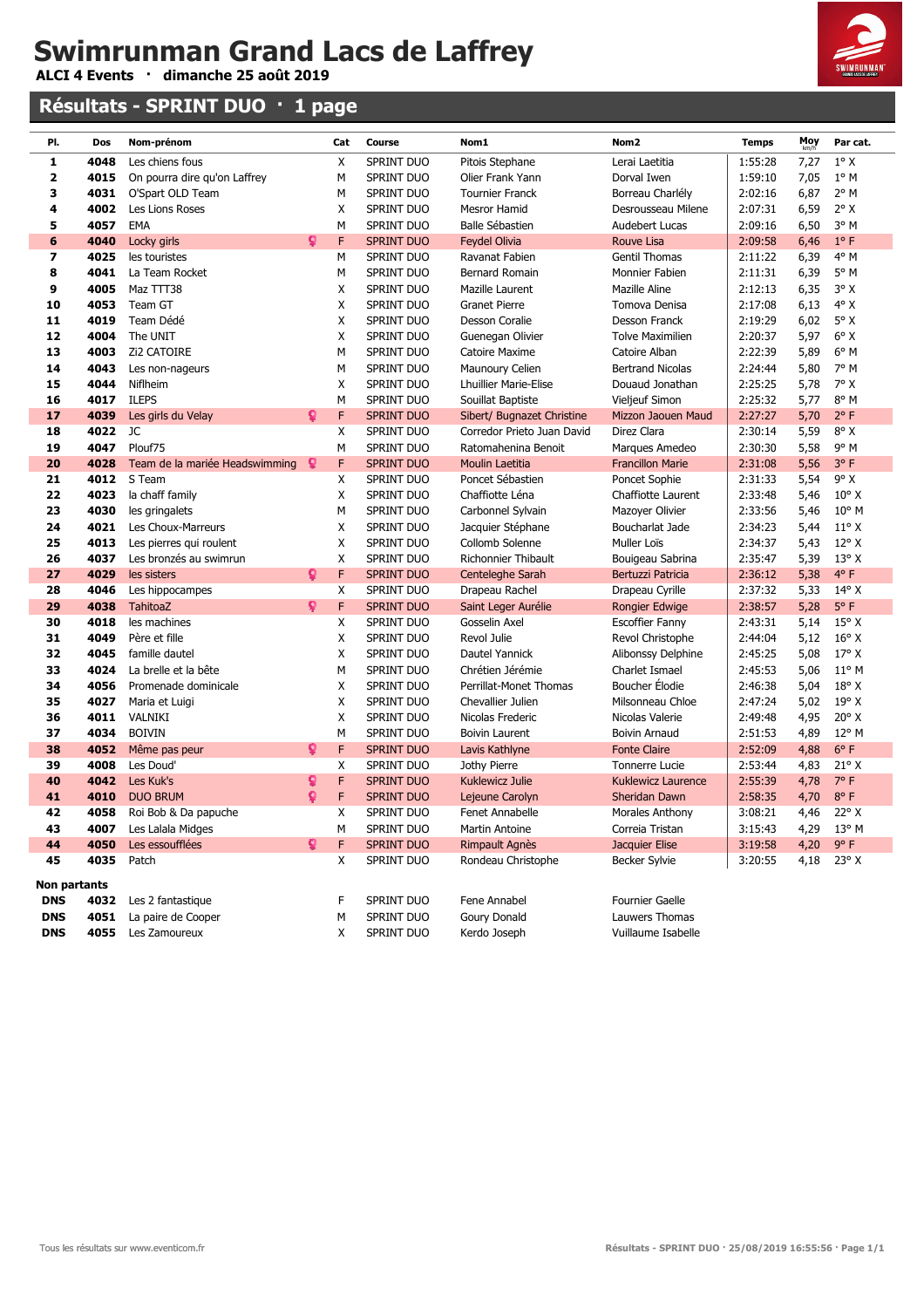**ALCI 4 Events · dimanche 25 août 2019**

### **Résultats - SPRINT SOLO · 2 pages**



| PI.         | Dos          | Nom-prénom                            |    | Cat    | Course                     | Nom1<br>Nom <sub>2</sub>             | <b>Temps</b>       | Moy          | Par cat.               |
|-------------|--------------|---------------------------------------|----|--------|----------------------------|--------------------------------------|--------------------|--------------|------------------------|
| 1           | 3021         | Morgando Thibault                     |    | М      | SPRINT SOLO                | Morgando Thibault                    | 1:37:25            | 8,62         | $1^{\circ}$ M          |
| $\mathbf 2$ | 3093         | Les nageurs académiques #headswimming |    | M      | SPRINT SOLO                | <b>Tonnerre Kevin</b>                | 1:37:42            | 8,60         | 2° M                   |
| 3           | 3057         | <b>Fournier Guillaume</b>             |    | М      | SPRINT SOLO                | <b>Fournier Guillaume</b>            | 1:39:14            | 8,46         | 3° M                   |
| 4           | 3059         | Daru Benoit                           |    | M      | SPRINT SOLO                | Daru Benoit                          | 1:41:04            | 8,31         | 4° M                   |
| 5           | 3075         | Dieumegard Robin                      |    | М      | SPRINT SOLO                | Dieumegard Robin                     | 1:49:47            | 7,65         | $5^\circ$ M            |
| 6           | 3088         | Montoro Michael                       |    | M      | SPRINT SOLO                | Montoro Michael                      | 1:50:30            | 7,60         | 6° M                   |
| 7           | 3047         | De Bernon Laurent                     |    | M      | SPRINT SOLO                | De Bernon Laurent                    | 1:51:02            | 7,57         | 7° M                   |
| 8           | 3064         | Mercier Guyllaume                     |    | М      | <b>SPRINT SOLO</b>         | Mercier Guyllaume                    | 1:51:36            | 7,53         | 8° M                   |
| 9           | 3062         | <b>Amiel Martin</b>                   |    | М      | SPRINT SOLO                | <b>Amiel Martin</b>                  | 1:53:33            | 7,40         | $9^{\circ}$ M          |
| 10          | 3080         | Caputo Wilder                         |    | M      | SPRINT SOLO                | Caputo Wilder                        | 1:54:07            | 7,36         | $10^{\circ}$ M         |
| 11          | 3008         | <b>Turin Daniel</b>                   |    | M      | SPRINT SOLO                | <b>Turin Daniel</b>                  | 1:55:46            | 7,26         | $11^{\circ}$ M         |
| 12          | 3051         | <b>Buch Angelina</b>                  | ဝူ | F      | <b>SPRINT SOLO</b>         | <b>Buch Angelina</b>                 | 1:58:19            | 7,10         | $1^{\circ}$ F          |
| 13          | 3006         | <b>Boinon Franck</b>                  |    | М      | SPRINT SOLO                | <b>Boinon Franck</b>                 | 1:58:40            | 7,08         | 12° M                  |
| 14          | 3076         | Chêne Thomas                          |    | М      | SPRINT SOLO                | Chêne Thomas                         | 1:58:43            | 7,08         | $13^{\circ}$ M         |
| 15          | 3052         | Cerisy Tristan                        |    | М      | SPRINT SOLO                | Cerisy Tristan                       | 1:59:59            | 7,00         | $14^{\circ}$ M         |
| 16          | 3070         | <b>Humbert Céline</b>                 | Ω  | F      | <b>SPRINT SOLO</b>         | Humbert Céline                       | 2:01:59            | 6,89         | $2^{\circ}$ F          |
| 17          | 3048         | Studler Raphaël                       |    | М      | SPRINT SOLO                | Studler Raphaël                      | 2:05:32            | 6,69         | 15° M                  |
| 18          | 3020         | <b>Duclaux Michel</b>                 |    | M      | SPRINT SOLO                | Duclaux Michel                       | 2:05:49            | 6,68         | 16° M                  |
| 19          | 3018         | Jouenne Clément                       |    | M      | SPRINT SOLO                | Jouenne Clément                      | 2:06:12            | 6,66         | 17° M                  |
| 20          | 3087         | Le Calve Jean-Philippe                |    | M      | SPRINT SOLO                | Le Calve Jean-Philippe               | 2:06:17            | 6,65         | 18° M<br>19° M         |
| 21<br>22    | 3068<br>3042 | Loricourt Romain<br>Haristoy Camille  |    | M<br>М | SPRINT SOLO<br>SPRINT SOLO | Loricourt Romain<br>Haristoy Camille | 2:06:59<br>2:07:58 | 6,62<br>6,56 | 20° M                  |
| 23          | 3012         | Amacker Yves                          |    | M      | SPRINT SOLO                | Amacker Yves                         | 2:08:40            | 6,53         | 21° M                  |
| 24          | 3082         | <b>Billet Nathalie</b>                | ¥  | F      | <b>SPRINT SOLO</b>         | <b>Billet Nathalie</b>               | 2:09:48            | 6,47         | 3°F                    |
| 25          | 3069         | Abbadini Nathalie                     | Q  | F      | <b>SPRINT SOLO</b>         | Abbadini Nathalie                    | 2:10:57            | 6,41         | $4^{\circ}$ F          |
| 26          | 3086         | Pichon Nicolas                        |    | M      | SPRINT SOLO                | Pichon Nicolas                       | 2:11:24            | 6,39         | 22° M                  |
| 27          | 3072         | Rossetti Jean-Charles                 |    | М      | SPRINT SOLO                | Rossetti Jean-Charles                | 2:12:31            | 6,34         | 23° M                  |
| 28          | 3094         | Camille & Luc                         |    | M      | SPRINT SOLO                | Claramond Luc                        | 2:13:29            | 6,29         | 24° M                  |
| 29          | 3095         | <b>Gigleux Thomas</b>                 |    | М      | SPRINT SOLO                | <b>Gigleux Thomas</b>                | 2:13:38            | 6,29         | 25° M                  |
| 30          | 3085         | Heron Frederic                        |    | М      | SPRINT SOLO                | Heron Frederic                       | 2:14:35            | 6,24         | 26° M                  |
| 31          | 3077         | <b>Gitsels Els</b>                    | Q  | F      | <b>SPRINT SOLO</b>         | <b>Gitsels Els</b>                   | 2:15:29            | 6,20         | $5^{\circ}$ F          |
| 32          | 3061         | Vasseur Robin                         |    | М      | SPRINT SOLO                | Vasseur Robin                        | 2:16:07            | 6,17         | 27° M                  |
| 33          | 3066         | Perrin Anaïs                          | Q. | F      | <b>SPRINT SOLO</b>         | Perrin Anaïs                         | 2:16:19            | 6,16         | $6^{\circ}$ F          |
| 34          | 3033         | Schneider David                       |    | М      | SPRINT SOLO                | Schneider David                      | 2:16:59            | 6,13         | 28° M                  |
| 35          | 3055         | Chauvin Pascal                        |    | M      | SPRINT SOLO                | Chauvin Pascal                       | 2:22:19            | 5,90         | 29° M                  |
| 36          | 3078         | Amblard Stephane                      |    | М      | SPRINT SOLO                | Amblard Stephane                     | 2:22:35            | 5,89         | 30° M                  |
| 37          | 3023         | <b>Pourchot Delphine</b>              | ្  | F      | SPRINT SOLO                | <b>Pourchot Delphine</b>             | 2:22:35            | 5,89         | 7°F                    |
| 38          | 3003         | Delacroix Steven                      |    | M      | SPRINT SOLO                | Delacroix Steven                     | 2:22:45            | 5,88         | 31° M                  |
| 39          | 3089         | Doumont Stéphane                      |    | М      | SPRINT SOLO                | Doumont Stéphane                     | 2:23:17            | 5,86         | 32° M                  |
| 40          | 3074         | <b>Cann Anaëlle</b>                   | Q  | F      | <b>SPRINT SOLO</b>         | Cann Anaëlle                         | 2:24:38            | 5,81         | $8^{\circ}$ F          |
| 41          | 3058         | Herbillon Romain<br>Deana Julien      |    | М      | SPRINT SOLO<br>SPRINT SOLO | Herbillon Romain                     | 2:24:47            | 5,80         | 33° M                  |
| 42<br>43    | 3001<br>3039 |                                       | Q. | М<br>F | <b>SPRINT SOLO</b>         | Deana Julien<br>Lagarde Odile        | 2:26:10<br>2:26:50 | 5,75         | 34° M<br>$9^{\circ}$ F |
| 44          | 3046         | Lagarde Odile<br>Marzolino Fabrice    |    | М      | SPRINT SOLO                | Marzolino Fabrice                    | 2:26:55            | 5,72<br>5,72 | 35° M                  |
| 45          | 3071         | Deu Maria                             | Ŷ  | F      | <b>SPRINT SOLO</b>         | Deu Maria                            | 2:28:45            | 5,65         | $10^{\circ}$ F         |
| 46          | 3067         | Lambert Laura                         | Q  | F      | <b>SPRINT SOLO</b>         | Lambert Laura                        | 2:28:51            | 5,64         | $11^{\circ}$ F         |
| 47          | 3026         | Francisco Laurie                      | Q  | F      | <b>SPRINT SOLO</b>         | Francisco Laurie                     | 2:29:21            | 5,62         | $12^{\circ}$ F         |
| 48          | 3050         | Lefrancois Marc                       |    | М      | SPRINT SOLO                | Lefrancois Marc                      | 2:29:22            | 5,62         | 36° M                  |
| 49          | 3045         | Gaufreteau Arthur                     |    | М      | SPRINT SOLO                | Gaufreteau Arthur                    | 2:29:49            | 5,61         | 37° M                  |
| 50          | 3040         | Rey-Joly Damien                       |    | M      | SPRINT SOLO                | Rey-Joly Damien                      | 2:32:34            | 5,51         | 38° M                  |
| 51          | 3060         | <b>Quillaux Morgane</b>               | Q  | F      | <b>SPRINT SOLO</b>         | <b>Quillaux Morgane</b>              | 2:32:53            | 5,49         | 13°F                   |
| 52          | 3073         | Kalifa Jean-Louis                     |    | M      | SPRINT SOLO                | Kalifa Jean-Louis                    | 2:33:12            | 5,48         | 39° M                  |
| 53          | 3035         | <b>Glarel Marie-Anne</b>              | Ŷ  | F      | <b>SPRINT SOLO</b>         | <b>Glarel Marie-Anne</b>             | 2:33:20            | 5,48         | 14°F                   |
| 54          | 3019         | <b>Rey Valerie</b>                    | ្  | F      | <b>SPRINT SOLO</b>         | <b>Rey Valerie</b>                   | 2:35:45            | 5,39         | $15°$ F                |
| 55          | 3032         | <b>Dufour Camille</b>                 | Q  | F      | <b>SPRINT SOLO</b>         | <b>Dufour Camille</b>                | 2:35:53            | 5,39         | $16°$ F                |
| 56          | 3024         | Campodonico Nicolas                   |    | М      | SPRINT SOLO                | Campodonico Nicolas                  | 2:36:06            | 5,38         | 40° M                  |
| 57          | 3079         | Venisse Jonathan                      |    | М      | SPRINT SOLO                | Venisse Jonathan                     | 2:37:33            | 5,33         | $41^{\circ}$ M         |
| 58          | 3065         | Becquet Thibault                      |    | М      | SPRINT SOLO                | <b>Becquet Thibault</b>              | 2:40:12            | 5,24         | 42° M                  |
| 59          | 3016         | Mattras Remy                          |    | M      | SPRINT SOLO                | Mattras Remy                         | 2:42:12            | 5,18         | 43° M                  |
| 60          | 3084         | Dougny Florian                        |    | М      | SPRINT SOLO                | Dougny Florian                       | 2:49:10            | 4,97         | 44° M                  |
| 61          | 3083         | Jaume Elodie                          | Ŷ  | F      | <b>SPRINT SOLO</b>         | Jaume Elodie                         | 2:49:10            | 4,97         | 17°F                   |
| 62          | 3025         | Julien Magali                         | Q  | F      | SPRINT SOLO                | Julien Magali                        | 2:49:14            | 4,96         | $18^{\circ}$ F         |
| 63          | 3053         | Corbou Sandrine                       | ¥  | F      | <b>SPRINT SOLO</b>         | Corbou Sandrine                      | 2:49:28            | 4,96         | 19°F                   |
| 64          | 3013         | Le Blevec Adrien                      |    | M      | SPRINT SOLO                | Le Blevec Adrien                     | 2:49:38            | 4,95         | 45° M                  |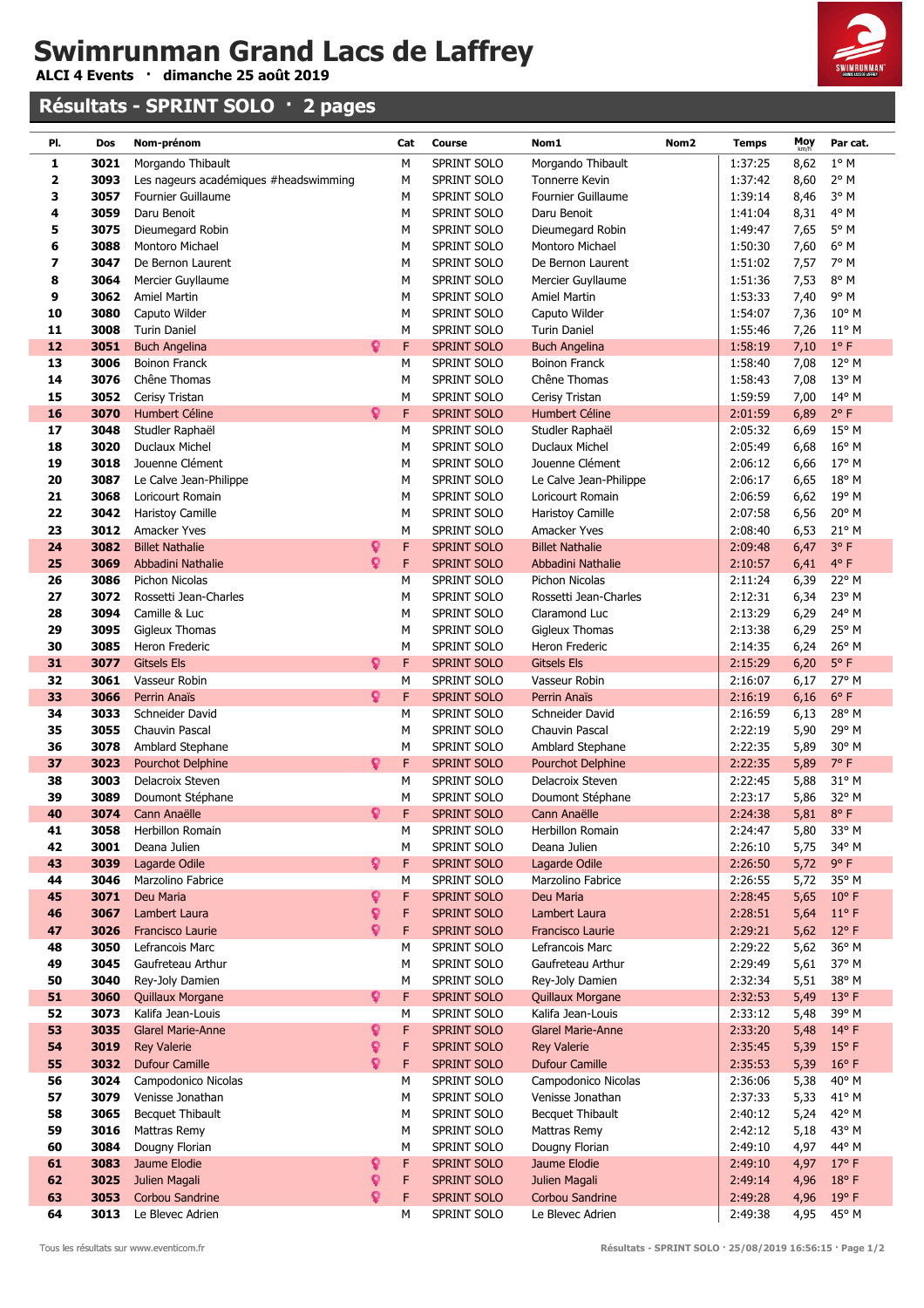| PI.                      | Dos          | Nom-prénom              |    | Cat    | <b>Course</b>      | Nom1                      | Nom <sub>2</sub> | <b>Temps</b> | Moy  | Par cat.       |
|--------------------------|--------------|-------------------------|----|--------|--------------------|---------------------------|------------------|--------------|------|----------------|
| 65                       | 3092         | Sudre Thomas            |    | M      | <b>SPRINT SOLO</b> | <b>Sudre Thomas</b>       |                  | 2:53:09      | 4,85 | 46° M          |
| 66                       | 3038         | Chereau Felicien        |    | М      | <b>SPRINT SOLO</b> | Chereau Felicien          |                  | 2:53:52      | 4,83 | 47° M          |
| 67                       | 3027         | Gleyo Gérald            |    | М      | SPRINT SOLO        | Gleyo Gérald              |                  | 2:53:52      | 4,83 | 48° M          |
| 68                       | 3005         | Planet Stéphane         |    | M      | SPRINT SOLO        | Planet Stéphane           |                  | 2:55:56      | 4,77 | 49° M          |
| 69                       | 3030         | <b>Gricourt Tatiana</b> | Q. | F      | <b>SPRINT SOLO</b> | <b>Gricourt Tatiana</b>   |                  | 2:56:21      | 4,76 | $20^{\circ}$ F |
| 70                       | 3044         | <b>Billot Aurélien</b>  |    | M      | SPRINT SOLO        | <b>Billot Aurélien</b>    |                  | 2:57:40      | 4,73 | 50° M          |
| 71                       | 3034         | Peteuil Adrien          |    | М      | SPRINT SOLO        | Peteuil Adrien            |                  | 3:01:42      | 4,62 | 51° M          |
| 72                       | 3091         | <b>Grainiene Vaide</b>  | Ŷ  | F      | <b>SPRINT SOLO</b> | <b>Grainiene Vaide</b>    |                  | 3:09:28      | 4,43 | $21^{\circ}$ F |
| 73                       | 3056         | Gaufreteau Corinne      | ò  | F      | <b>SPRINT SOLO</b> | <b>Gaufreteau Corinne</b> |                  | 3:16:53      | 4,27 | $22^{\circ}$ F |
| 74                       | 3081         | <b>Pecout Marine</b>    | Q  | F      | <b>SPRINT SOLO</b> | <b>Pecout Marine</b>      |                  | 3:17:49      | 4,25 | 23° F          |
| 75                       | 3014         | Livain Myriam           | ò  | F      | <b>SPRINT SOLO</b> | <b>Livain Myriam</b>      |                  | 3:18:40      | 4,23 | $24^{\circ}$ F |
| 76                       | 3015         | Piriczki Victoria       | ò  | F      | <b>SPRINT SOLO</b> | Piriczki Victoria         |                  | 3:19:46      | 4,20 | 25° F          |
| <b>Abandons</b>          |              |                         |    |        |                    |                           |                  |              |      |                |
| <b>DNF</b>               | 3031         | <b>Courcaud Mikael</b>  |    | M      | <b>SPRINT SOLO</b> | <b>Courcaud Mikael</b>    |                  | Abandon      |      |                |
| <b>DNF</b>               | 3090         | <b>Lauwers Thomas</b>   |    | M      | <b>SPRINT SOLO</b> | Lauwers Thomas            |                  | Abandon      |      |                |
|                          |              |                         |    |        |                    |                           |                  |              |      |                |
| Non partants             |              | Schott Jérémie          |    |        | SPRINT SOLO        | Schott Jérémie            |                  |              |      |                |
| <b>DNS</b><br><b>DNS</b> | 3002<br>3007 | <b>Routier Camille</b>  |    | М<br>F | SPRINT SOLO        | <b>Routier Camille</b>    |                  |              |      |                |
| <b>DNS</b>               | 3010         | Perrey Marie-Anne       |    | F      | SPRINT SOLO        | Perrey Marie-Anne         |                  |              |      |                |
| <b>DNS</b>               | 3011         | Oberholzer Damien       |    | М      | SPRINT SOLO        | Oberholzer Damien         |                  |              |      |                |
| <b>DNS</b>               | 3022         | Nardone Alexis          |    | М      | SPRINT SOLO        | Nardone Alexis            |                  |              |      |                |
| <b>DNS</b>               | 3028         | Fafin Nicolas           |    | М      | SPRINT SOLO        | <b>Fafin Nicolas</b>      |                  |              |      |                |
| <b>DNS</b>               | 3029         | Genin Stephane          |    | М      | SPRINT SOLO        | Genin Stephane            |                  |              |      |                |
| <b>DNS</b>               | 3036         | Kerd Joseph             |    | M      | SPRINT SOLO        | Kerd Joseph               |                  |              |      |                |
| <b>DNS</b>               | 3037         | <b>Boucher Elodie</b>   |    | F      | SPRINT SOLO        | <b>Boucher Elodie</b>     |                  |              |      |                |
| <b>DNS</b>               | 3041         | Vuillaum Isabelle       |    | F      | SPRINT SOLO        | Vuillaum Isabelle         |                  |              |      |                |
| <b>DNS</b>               | 3043         | Gil Quéré Lucie         |    | F      | SPRINT SOLO        | Gil Quéré Lucie           |                  |              |      |                |
| <b>DNS</b>               | 3049         | <b>Guiot Pascaline</b>  |    | F      | SPRINT SOLO        | <b>Guiot Pascaline</b>    |                  |              |      |                |
| <b>DNS</b>               | 3054         | Baudru Jean-Louis       |    | М      | SPRINT SOLO        | Baudru Jean-Louis         |                  |              |      |                |
| <b>DNS</b>               | 3063         | Bardera Régis           |    | М      | SPRINT SOLO        | Bardera Régis             |                  |              |      |                |
|                          |              |                         |    |        |                    |                           |                  |              |      |                |